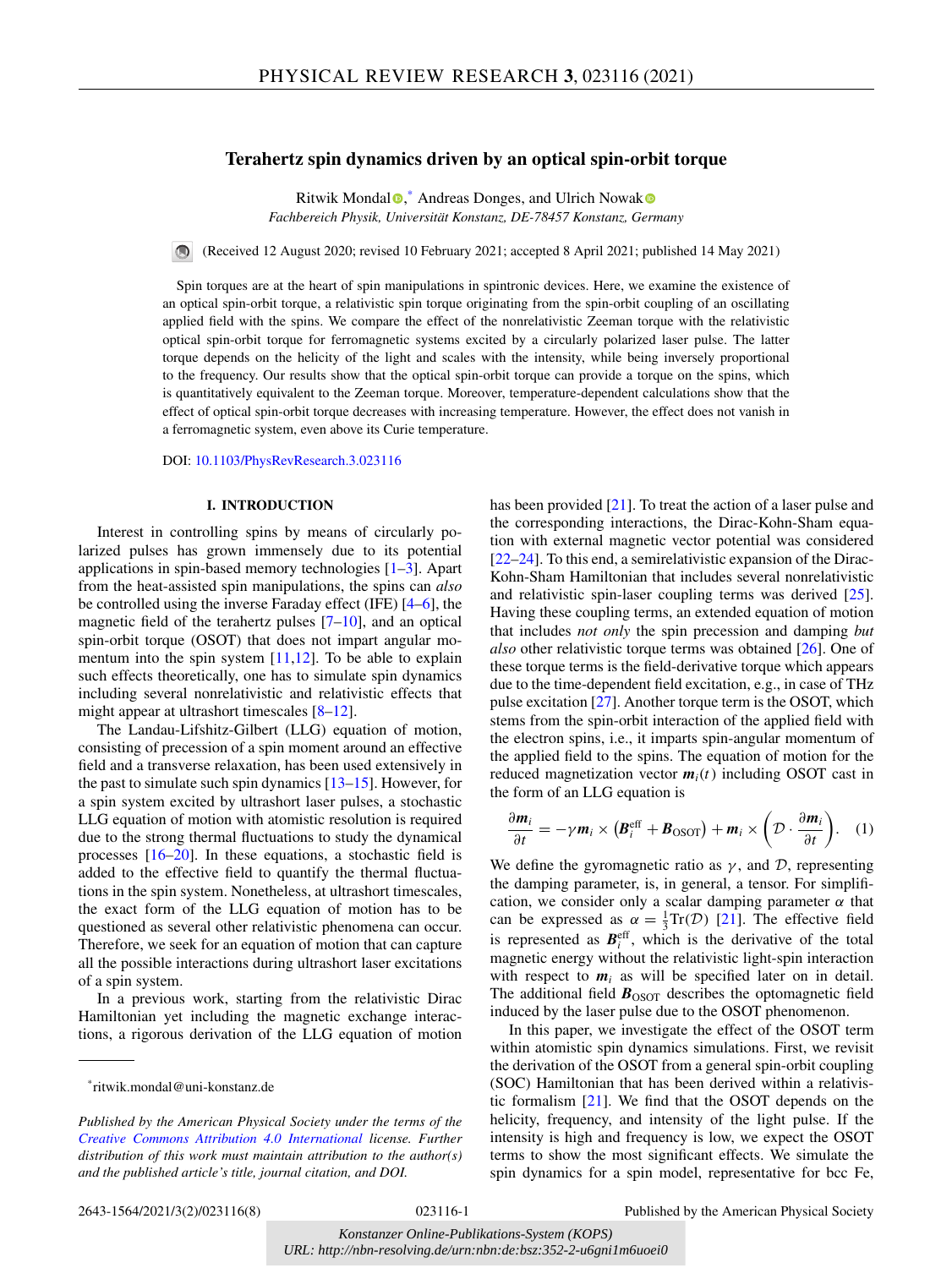<span id="page-1-0"></span>with the OSOT and find that the OSOT can provide significant contributions at the THz regime. Studying the temperature dependence, we find that the OSOT effect is robust against thermal fluctuations, i.e., we observe no significant reduction of the strength of the OSOT even up to the critical temperature.

# **II. OPTICAL SPIN-ORBIT TORQUE**

The generalized SOC Hamiltonian, as derived within the fully relativistic Dirac framework, can be written as [\[21,23,26\]](#page-7-0)

$$
\mathcal{H}_{\text{SOC}} = -\frac{e\hbar}{8m^2c^2}\,\boldsymbol{\sigma}\cdot[\boldsymbol{E}_{\text{tot}}\times(\boldsymbol{p}-e\boldsymbol{A})-(\boldsymbol{p}-e\boldsymbol{A})\times\boldsymbol{E}_{\text{tot}}],\tag{2}
$$

where the electric fields are represented as  $E_{\text{tot}} = E_{\text{int}} + E_{\text{ext}}$ and  $E_{ext} = -\frac{\partial A}{\partial t} - \nabla \Phi$  with  $(A, \Phi)$  as magnetic vector and scalar potentials. The physical constants have their usual meanings and  $\sigma$  denotes the electron's spin through Pauli spin matrices and *p* is the electron momentum.

Note that the SOC can occur in several ways, as described in the following: (i) the angular momentum of an electron couples to the spin of the electron—this can be expressed as  $\sigma$  · ( $E_{\text{int}} \times p$ ), (ii) the first-order magnetic vector potential of the electromagnetic (EM) field couples to the spins—this can be expressed as  $\sigma \cdot (E_{int} \times A)$ , (iii) the spin angular momentum of the EM field couples to the spin—this can be expressed as  $\sigma \cdot (E_{ext} \times A)$ .

In a spherically symmetric potential, the first type of SOC can be written as traditional  $\mathbf{l} \cdot \mathbf{s}$  coupling, where  $\mathbf{l}$  and  $\mathbf{s}$  represent the orbital and spin angular momentum, respectively. It provides explanations for several relativistic effects in magnetism, e.g., magnetic Gilbert damping [\[21,28,29\]](#page-7-0) and many others [\[30,31\]](#page-7-0). Such a SOC exists even without an external field. On the contrary, the latter two types of SOC depend explicitly on the external field and can be written as

$$
\mathcal{H}'_{\text{SOC}} = \frac{e^2 \hbar}{4m^2 c^2} \sigma \cdot [(\mathbf{E}_{\text{int}} + \mathbf{E}_{\text{ext}}) \times \mathbf{A}]. \tag{3}
$$

The total internal field depends on the intrinsic field  $E_{int}^{0}$ that even exists without the applied field and the applied field itself. Within the linear response theory we write  $E_{int}$  =  $E_{int}^{0} + \zeta E_{ext}$ , where  $\zeta$  defines the coupling strength of the applied EM field relative to the intrinsic one. We thus consider the optical SOC as

$$
\mathcal{H}_{\text{OSOC}} = \frac{e^2 \hbar (1 + \zeta)}{4m^2 c^2} \sigma \cdot (\mathbf{E}_{\text{ext}} \times \mathbf{A}).\tag{4}
$$

Using the definition of Zeeman coupling of  $-\mu_s \sigma \cdot \mathbf{B}_{\text{OSOT}}$ , the optical SOC can be shown to induce a field (see Appendix [A](#page-5-0) for details),

$$
\boldsymbol{B}_{\text{OSOT}} = \frac{e^2 \hbar (1+\zeta)}{4m^2 \mu_s} \frac{B_0^2}{\omega} \sin \eta \,\hat{\boldsymbol{e}}_x,\tag{5}
$$

where  $B_0(=E_0/c)$ ,  $\eta$ , and  $\omega$  are the envelope of the oscillating Zeeman field (ZF), helicity, and angular frequency of the elliptically polarized light, respectively.  $\mu_s$  defines the magnetic moment. Note that, due to the OSOT, the induced field points along the direction of the energy flux of the propagating wave. Additionally, note that the field  $\mathbf{B}_{\text{OSOT}}$  is largest for circularly



FIG. 1. ZT and OSOT for a single spin (big red arrow) excited by an elliptically polarized laser pulse. The fields and torques are represented by yellow and blue arrows, respectively. Due to the presence of elliptical polarization, the ZF and ZT are drawn as blurry.

polarized light ( $\eta = \pm \pi/2$ ). However, if the coupling strength  $\zeta$  is not the same for right- and left-circularly polarized light, their combined effect could lead to nonzero  $\mathbf{B}_{\text{OSOT}}$  for linearly polarized light. The parameter  $\zeta$  depends on the electron density and absorption of the light that can be different for right- and left-circularly polarized light, leading to a magnetic circular dichroism. In the following, we simulate the Zeeman effect from the EM THz field and the optical SOC effects simultaneously, and make a comparison between these two effects in a ferromagnetic system.

## **III. ATOMISTIC SPIN SIMULATIONS**

To compute the spin dynamics, it is convenient to transform the implicit form of our equation of motion to the explicit Landau-Lifshitz (LL) form. For scalar damping parameters,  $\alpha$ , the LLG Eq. [\(1\)](#page-0-0) can be recast as

$$
\frac{\partial \mathbf{m}_i(t)}{\partial t} = -\frac{\gamma}{(1+\alpha^2)} \mathbf{m}_i \times (\mathbf{B}_i^{\text{eff}} + \mathbf{B}_{\text{OSOT}}) -\frac{\gamma \alpha}{(1+\alpha^2)} \mathbf{m}_i \times [\mathbf{m}_i \times (\mathbf{B}_i^{\text{eff}} + \mathbf{B}_{\text{OSOT}})]. \quad (6)
$$

The effective field,  $B_i^{\text{eff}}$ , is the derivative of total energy with respect to the magnetic moment,  $B_i^{\text{eff}} = -\frac{1}{\mu_s^i} \partial \mathcal{H} / \partial m_i$ . The LLG equation, Eq. (6), hereby consists of the so-called fieldlike (see also Fig. 1) and the weaker dampinglike torque which is proportional to the Gilbert damping coefficient  $\alpha = 0.01$ and describes the coupling of the spins to a heat bath.

In the following, we consider a spin model for bcc Fe. The total Hamiltonian of the system (without the relativistic spinlight coupling term)  $H$  can be expressed as

$$
\mathcal{H} = -\sum_{i < j} J_{ij} \boldsymbol{m}_i \cdot \boldsymbol{m}_j - \sum_i d_z \big(m_i^z\big)^2 - \mu_s \boldsymbol{B}(t) \cdot \sum_i \boldsymbol{m}_i. \tag{7}
$$

The first term describes the traditional Heisenberg exchange energy, considering the exchange constants  $J_{ij}$  up to the third-nearest neighbor. The second term represents the uniaxial anisotropy with energy constant  $d<sub>z</sub>$  and the last term is the Zeeman coupling with a time-dependent field  $\mathbf{B}(t)$  =  $\mathcal{R}[\mathbf{B}_0 \exp(-i\omega t)]$ , with a Gaussian shape envelope  $\mathbf{B}_0 =$  $\mathbf{B}_{EM}$  exp ( $-\frac{t^2}{2\tau^2}$ ). Following Eq. (5), it is evident that the induced  $\vec{B}_{\text{OSOT}}$  inversely depends on frequency and it has a Gaussian envelope. The ellipticity of the applied pulse is taken into account through  $B_{EM} = \frac{B_{EM}}{\sqrt{2}}(\hat{y} + e^{i\eta}\hat{z})$ , which considers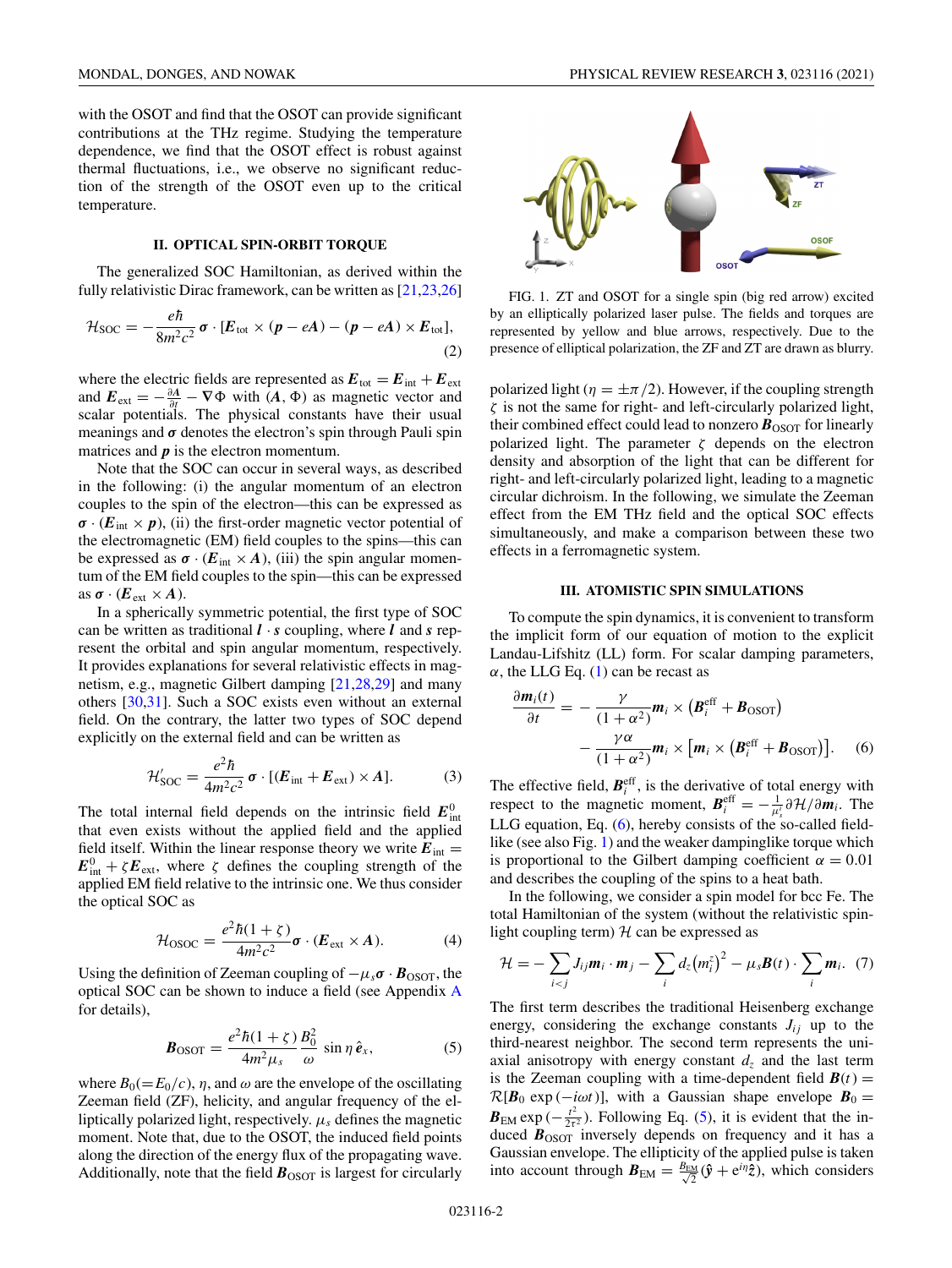<span id="page-2-0"></span>the major and minor axes of the ellipse and  $\tau$  defines the pulse duration. In the following, we use the abbreviations Zeeman field (ZF), Zeeman torque (ZT), and optical spin-orbit field (OSOF).

A striking difference between ZT and OSOT is that the ZT does not depend on the frequency of the pulse and is proportional to the amplitude of the applied field pulse. However, the OSOT depends inversely on the frequency and is proportional to the square of the field amplitude, i.e. the intensity. To quantify the OSOT effects, one can estimate its amplitude by computing the characteristic field constant of the OSOF:

$$
\tilde{B}(\omega,\zeta) = \frac{4m_e^2\mu_s\omega}{e^2\hbar(1+\zeta)}.\tag{8}
$$

Considering a central frequency of  $f = 1$  THz, we find that  $B(2\pi f, 0) = 157$  T. Hence an EM field amplitude of about 10 T could induce a OSOF of around 1 T, even for the low limit of the coupling strength,  $\zeta \to 0$ . Needless to mention that the OSOT effects might exceed the ZT if  $\zeta$  is higher. However, the results shown here were computed for the limit  $\zeta \to 0$ . Such ultra-intense THz fields are currently only achievable with linear polarization, with recent experiments pointing toward achieving circular polarized laser pulses in the terahertz frequency regime [\[32,33\]](#page-7-0).

## **IV. APPLICATION TO FERROMAGNETS**

In our following simulations, we consider bcc Fe as a ferromagnetic sample. For the zero-temperature simulations, it is sufficient to solve the LLG equation for a single spin, due to the homogeneity of the THz pulse excitation. The choice of exchange parameters is only relevant at elevated temperatures. We shine an EM pulse having 1 ps pulse duration along the  $\hat{x}$ direction with *y* and *z* field components as shown in Fig. [1.](#page-1-0) We will mainly discuss the limit  $d_7 \approx 0$ , since the uniaxial anisotropy does not have a significant impact on the ultrafast spin dynamics (see Appendix [B](#page-6-0) for details).

### **A. Zero temperature simulations**

In particular, we compare the effect of ZT and OSOT at zero temperature. As the optical pulse is applied along the  $\hat{x}$ direction ( $\mathbf{k} = |\mathbf{k}|\hat{\mathbf{x}}$ ), we calculate the change in magnetization for *y* and *z* components in Fig.  $2(a)$ . For the case of only ZT, the induced OSOT obviously remains zero. For a maximum of 10 T applied ZF, the change in magnetization is about 50 % for the *y* component and 5 % for the *z* component. The reason for the triggered magnetization dynamics is the following: the ZF from the optical pulse has two components  $B_y$  and  $B_z$ . The  $B<sub>y</sub>$  component exerts a torque along  $-\hat{x}$  on the equilibrium spin direction,

$$
\Delta \mathbf{m} \propto m_0 \mathbf{\hat{z}} \times B_{\mathbf{y}} \mathbf{\hat{y}} = -m_0 B_{\mathbf{y}} \mathbf{\hat{x}}, \tag{9}
$$

with equilibrium magnetization  $m_0$ . On the other hand, the *Bz* component of the EM field does not exert any torque on the Fe spins at first, as the spins are initially aligned along *z***ˆ**. However, as soon as the above-mentioned torque induced some magnetization  $\Delta m_x$ , the  $B_z$  component of the EM pulse, one quarter period later, exerts a torque along the *y***ˆ** direction:

$$
\Delta m \propto \Delta m_x \hat{\mathbf{x}} \times B_z \hat{\mathbf{z}} = m_0 B_y B_z \hat{\mathbf{y}}.
$$
 (10)

Therefore, there exists a superposition between two torques for the ZF. Note that the change in  $\Delta m_v$  magnetization is antisymmetric in the helicity of light, which suggests that the effect is similar to IFE [\[34\]](#page-7-0). Further note that the *ab initio* calculations of the IFE were calculated using a nonrelativistic theory [\[35,36\]](#page-7-0). However, the present theory is based on a relativistic interaction Hamiltonian. According to Eq. [\(5\)](#page-1-0), the induced field diverges in the limit  $\omega \rightarrow 0$ , which can be explained by the previous theories of IFE [\[37–39\]](#page-7-0), and is in accordance with the *ab initio* calculations of IFE [\[35,36,40\]](#page-7-0). We would also like to mention that these *ab initio* calculations showed the IFE being asymmetric in helicity for ferromagnets, which includes the absorption of light [\[36\]](#page-7-0).

The OSOF, on the other hand, has only one component  $B_x$ along the  $\hat{x}$  direction, see Fig. [2\(b\).](#page-3-0) Thus, it exerts a torque along *y***ˆ**-direction

$$
\Delta \mathbf{m} \propto m_0 \hat{\mathbf{z}} \times B_x \hat{\mathbf{x}} \propto m_0 B_0^2 \hat{\mathbf{y}}.\tag{11}
$$

and changes the magnetization by about 50 % as shown in Fig.  $2(b)$ . According to our theory in Eq. [\(5\)](#page-1-0), the right- and left-circular polarization will induce an OSOF along the  $+\hat{x}$ and −*x***ˆ** directions, respectively. Therefore, the right circular pulse exerts a torque along  $\hat{y}$  (viz.  $\hat{z} \times \hat{x} = \hat{y}$ ) and, similarly, the left circular pulse exerts a torque along −*y***ˆ**. The change in magnetization is also antisymmetric in the helicity of the light pulse, similar to ZT effects in  $\Delta m_v$ . Note that we have assumed that the material-dependent parameter  $\zeta$  is zero, which dictates that the antisymmetric behavior is not universal. In fact, the parameter  $\zeta$  could be different for right- and leftcircular pulses, meaning that the antisymmetry of the plots above would be broken [\[36\]](#page-7-0).

The effective contributions of the combined ZT and OSOT have been computed in Fig.  $2(c)$ . We note that the magnetization change in  $m<sub>v</sub>$  is opposite in helicity for ZT and OSOT [e.g., see fifth row plots in Figs.  $2(a)$  and  $2(b)$ ]. Therefore, the final effective contribution becomes only about 5 % change in  $\Delta m_v$ . For the *z* component of magnetization, the effective  $\Delta m_z$  is negligibly small, even though individual changes are about 5 % due to ZT and OSOT.

To quantitatively understand the ZT and OSOT effects, we compute the field-dependent contributions in terms of the maximum change of each magnetization components  $\Delta m_i$  as a function of the applied field  $B_0$  for left-circular polarized light, shown in Fig. [3.](#page-3-0) From a simple scaling argument, we would expect the spin excitation  $\Delta m_{\perp} = \Delta m_x \hat{x} + \Delta m_y \hat{y}$  scaling with the magnitude of  $B_{EM}$  and  $B_{OSOF}$ , respectively. For the EM field, this is simply the amplitude  $B_{EM} \propto B_0$  whereas, for the OSOF, that is,  $\mathbf{B}_{\text{OSOF}} \propto B_0^2$  according to Eq. [\(5\)](#page-1-0).

As already described above, Eq.  $(9)$ , the spin excitation  $\Delta m_x$  for the EM field is induced by the fieldlike torque from its  $B_y$  component, thus, Fig. [3\(a\)](#page-3-0) shows a linear scaling with the EM field amplitude  $B_0$ . The  $\Delta m_v$  component in Fig.  $3(b)$ , however, is induced in a second-order process, described in Eq. (10), and thus scales quadratically with the EM field amplitude  $B_0$ , i.e.,  $\Delta m_y \propto B_0^2$ . A deviation of this scaling law is observed at lower field amplitudes of  $B_0 \lesssim$ 100 mT, where the dampinglike torque of the EM field with  $\Delta m_v \propto \alpha B_0$  is taking over. This effect can also be seen by comparing the torque amplitudes, which differ by a factor of  $\Delta m_v / \Delta m_x \approx \alpha$  in this regime. The  $\Delta m_z$  component, i.e.,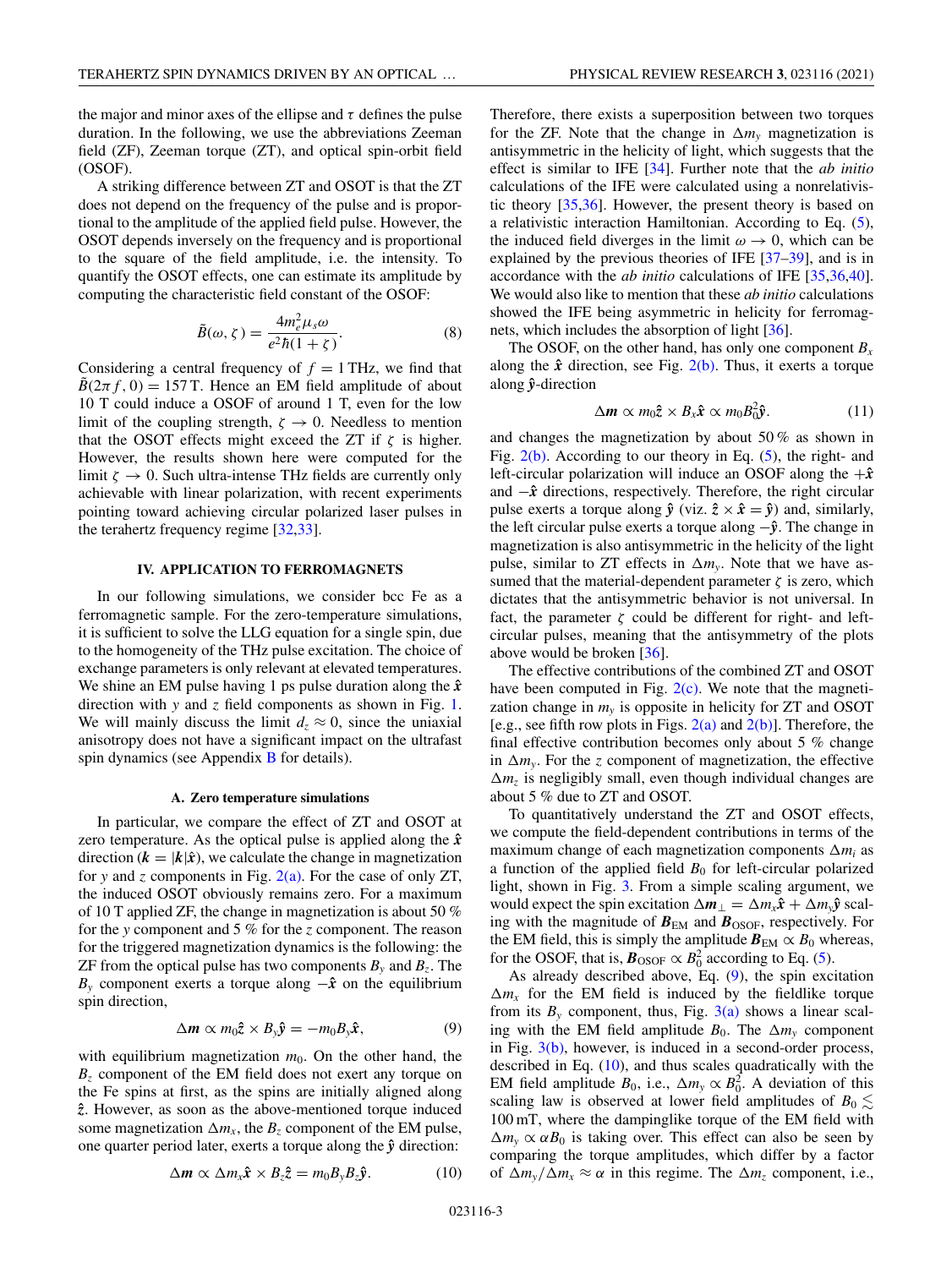<span id="page-3-0"></span>

FIG. 2. The dynamical effects of ZT and OSOT for Fe at a maximum applied field of 10 T. The calculations include (a) *only* ZT, (b) *only* OSOT, and (c) both ZT and OSOT. The first row shows the applied ZF which has *y* and *z* components, the second row represents the induced OSOF which has only an *x* component. The other three rows show the change in magnetization along *x*, *y*, and *z* components, respectively.

the deviation of the equilibrium component, then follows from conservation of the magnetization amplitude:  $\Delta m_z$  =  $m_0 - \sqrt{m_0 - \Delta m_\perp^2}$ . At low excitation the dominant contribution here is the  $\Delta m_x$  component and one can simplify  $\Delta m_z \approx -\Delta m_x^2/2m_0 \propto -B_0^2$ .

In contrast to the EM field, there is only one fieldlike torque acting along the  $+\hat{y}$  direction due to the OSOF in the  $\hat{x}$  direction. This torque can be seen in Fig.  $3(b)$  and shows

the quadratic scaling  $\Delta m_y \propto -B_x \propto -B_0^2$  implied by Eq. [\(11\)](#page-2-0). The  $\Delta m_x$  excitation in Fig. 3(a), on the other hand, is due to the dampinglike OSOT and thus follows the same power law, but a factor of  $\alpha$  smaller compared to the fieldlike excitation in Fig.  $3(b)$ . Finally, the  $\Delta m_z$  excitation of the OSOT follows again from conservation of magnetization amplitude, leading to  $\Delta m_z \approx -\Delta m_y^2/2m_0$  and implying  $\Delta m_z \propto -B_0^4$  as shown in Fig. 3(c).



FIG. 3. Maximum of the magnetization change as a function of applied Zeeman field for the application of circular polarized THz pulses (absolute values). Lines are fits to the data according to a single (double) power law, see Table [I](#page-4-0) for coefficients.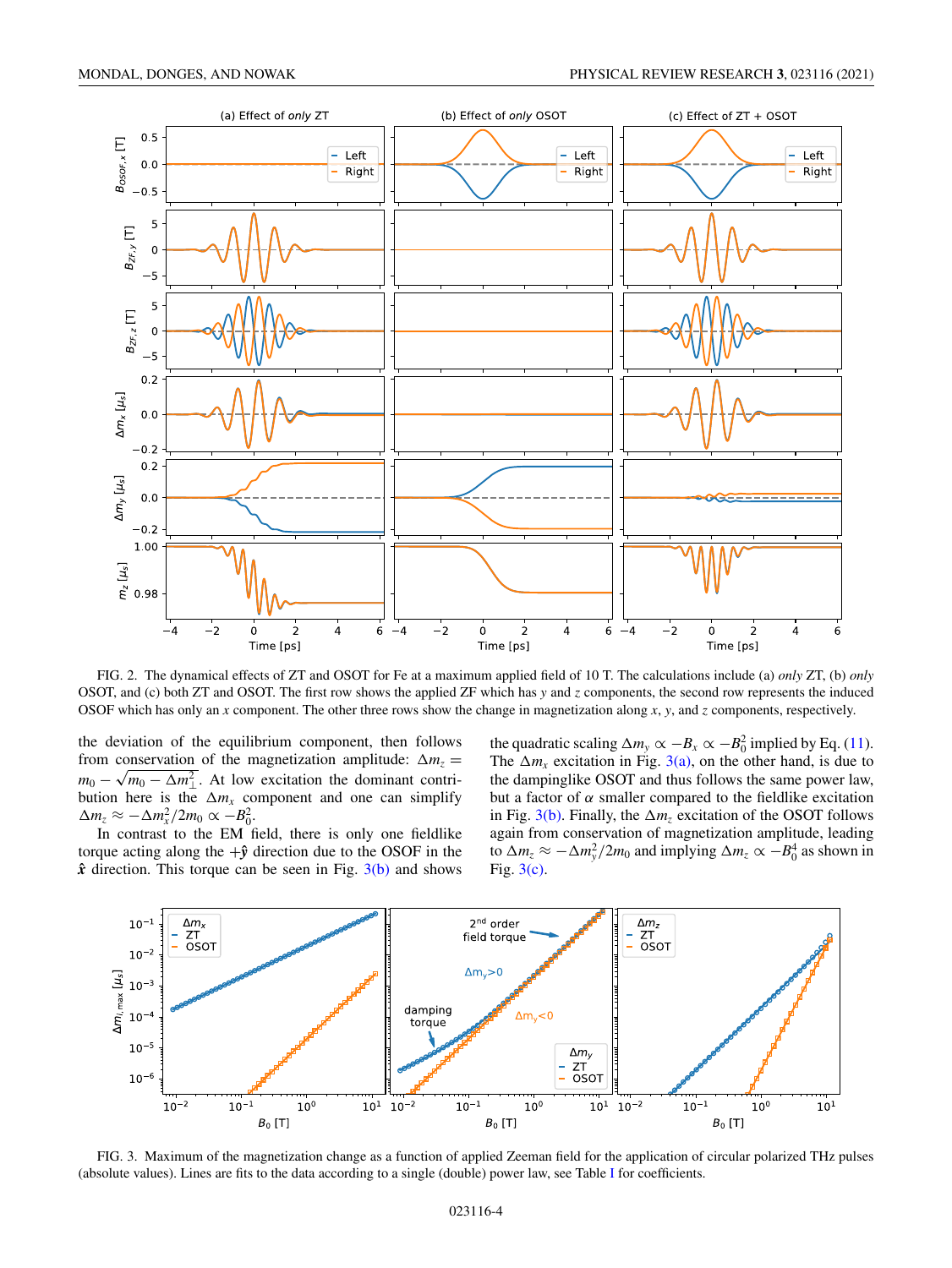|                    | $\boldsymbol{n}$ | ΖF                         |               | <b>OSOF</b>              |               |
|--------------------|------------------|----------------------------|---------------|--------------------------|---------------|
|                    |                  | $a_{i,n}$                  | $\beta_{i,n}$ | $a_{i,n}$                | $\beta_{i,n}$ |
| $\Delta m_{\rm x}$ |                  | $1.975924 \times 10^{-2}$  | 1.00306052    | $9.898 \times 10^{-5}$   | 1.99910498    |
| $\Delta m_{v}$     |                  | $8.8026 \times 10^{-4}$    | 0.95948487    | $1.97803 \times 10^{-3}$ | 1.99858149    |
|                    |                  | $1.743\,23 \times 10^{-3}$ | 2.09038341    |                          |               |
| $\Delta m_z$       |                  | $2.0343 \times 10^{-4}$    | 2.03214753    | $1.96 \times 10^{-6}$    | 3.99720447    |

<span id="page-4-0"></span>TABLE I. Fit parameters to a scaling function  $f_N(B_0) = \sum_{n=1}^N a_{y,n}(B_0/T)^{\beta_{i,n}}$  where  $a_{i,n}$  is given in units of  $\mu_s$ . For the ZF fit of  $\Delta m_y$ , a double power law  $N = 2$  has been used, whereas for the remaining fits a monomial  $N = 1$  was sufficient.

These scaling observations are once more summarized in Table I, where we display the scaling exponents obtained by fitting our simulation data. An interesting observation here is that although the characteristic field of the OSOT is on the order of 100 T in this frequency regime, due to the different torque symmetry compared to the ZT, the OSOT is by no means negligible. For the  $\Delta m_v$  excitation, we find that the strength of ZT and OSOT are comparable, though opposite in signs, at fields on the order of  $10<sup>2</sup>$  mT—a value that is in much closer reach experimentally. Altogehter, the OSOT effects can thus provide an equivalent torque compared to the Zeeman effect. Therefore, the OSOT effects cannot be neglected when a circularly polarized light acts on a magnetic system even at the weak coupling limit  $\zeta \to 0$ .

Up to now, we did not take into account the role of a finite anisotropy. To investigate this, we performed the same calculation depicted in Fig. [2](#page-3-0) with the anisotropy  $d_z = 7.659 \,\mu\text{eV}$  for Fe included. We found that the main effect of the anisotropy field is the precession of the induced magnetization  $\Delta m_1$  around the *z* axis over time (see Appendix [B](#page-6-0) for details). On the other hand, no direct effect of the anisotropy can be observed on the ultrafast timescales, i.e., on the timescale of the pulse duration.

#### **B. Finite temperature simulations**

For the finite temperature simulations, the exchange parameters of Pajda *et al.* [\[41\]](#page-7-0) are used, where the first two nearest neighbors are strongly ferromagnetic, however, the third-nearest neighbor is weakly antiferromagnetically coupled. For these simulations, we also use the uniaxial anisotropy of  $d_z = 7.659 \mu\text{eV}$  along the *z* axis to align the magnetization. Calculating the temperature dependence of the OSOT for ferromagnetic Fe, we use a simulation grid of  $48<sup>3</sup>$ spins and add a stochastic field to the effective field in Eq. [\(6\)](#page-1-0) to treat the thermal fluctuations [\[17\]](#page-6-0). The calculated Curie temperature of this system is  $T<sub>C</sub> = 1368$  K and thus slightly higher than the true value of Fe. However, since the Curie temperature is the only temperature scale in our simulations, we can basically treat it as a free scaling parameter.

We compare in Fig. 4 the OSOT effects at  $T = 0$  and  $T = 0.73 \times T_C$  (0 K and 1000 K). We find in Fig. [5](#page-5-0) that though the OSOT effect in  $\Delta m_i$  appears to decrease with increasing temperature, this reduction is only related to the thermal reduction of magnetic order  $m_{eq}(T)$  at finite temperature. In other words, the rotation angle of the normalized magnetization is not sensitive to the temperature.

To illustrate this further, we have systematically calculated the temperature dependence of the OSOT by calculating the difference between maximum spin excitation for rightand left-circular pulses in Fig. [5.](#page-5-0) For each temperature, we performed ten simulations for each circular pulse and took the average to determine max  $[\Delta m_{R,y}]$  – max  $[\Delta m_{L,y}]$ as a function of temperature, which ensures that the thermal fluctuations are minimized. Far away from  $T_{\rm C}$ , the spin excitation amplitude is proportional to the equilibrium magnetization curve. Only in the close vicinity of the critical temperature, we find an increase of the net spin excitation, relative to the equilibrium magnetization. This is simply due to the large amplitude of both ZF and OSOF, which induce a transient magnetic order.

Therefore, OSOT effects should be observed for bcc Fe even at elevated temperatures i.e., at realistic conditions for ultra-intense spin excitations.

### **V. CONCLUSIONS**

To conclude, we incorporated a torque into the LLG equation that should appear in ultrafast spin dynamics, namely, OSOT, and investigated this effect via computer simulations of an atomistic spin model, representative for bcc Fe. The OSOT originates from the SOC of the electron spins to an external EM field. The strength of this OSOT, unlike the first-order ZT, depends on the *intensity* of the ultrafast light pulse, as well as on the frequency. In addition, the



FIG. 4. OSOT effects at finite temperature. Top panel: The OSOT-induced field. Bottom panel: The corresponding spin dynamics for the change of  $m<sub>y</sub>$  at  $T = 0$  and  $T = 0.73 \times T<sub>C</sub>$  (0 K and 1000 K).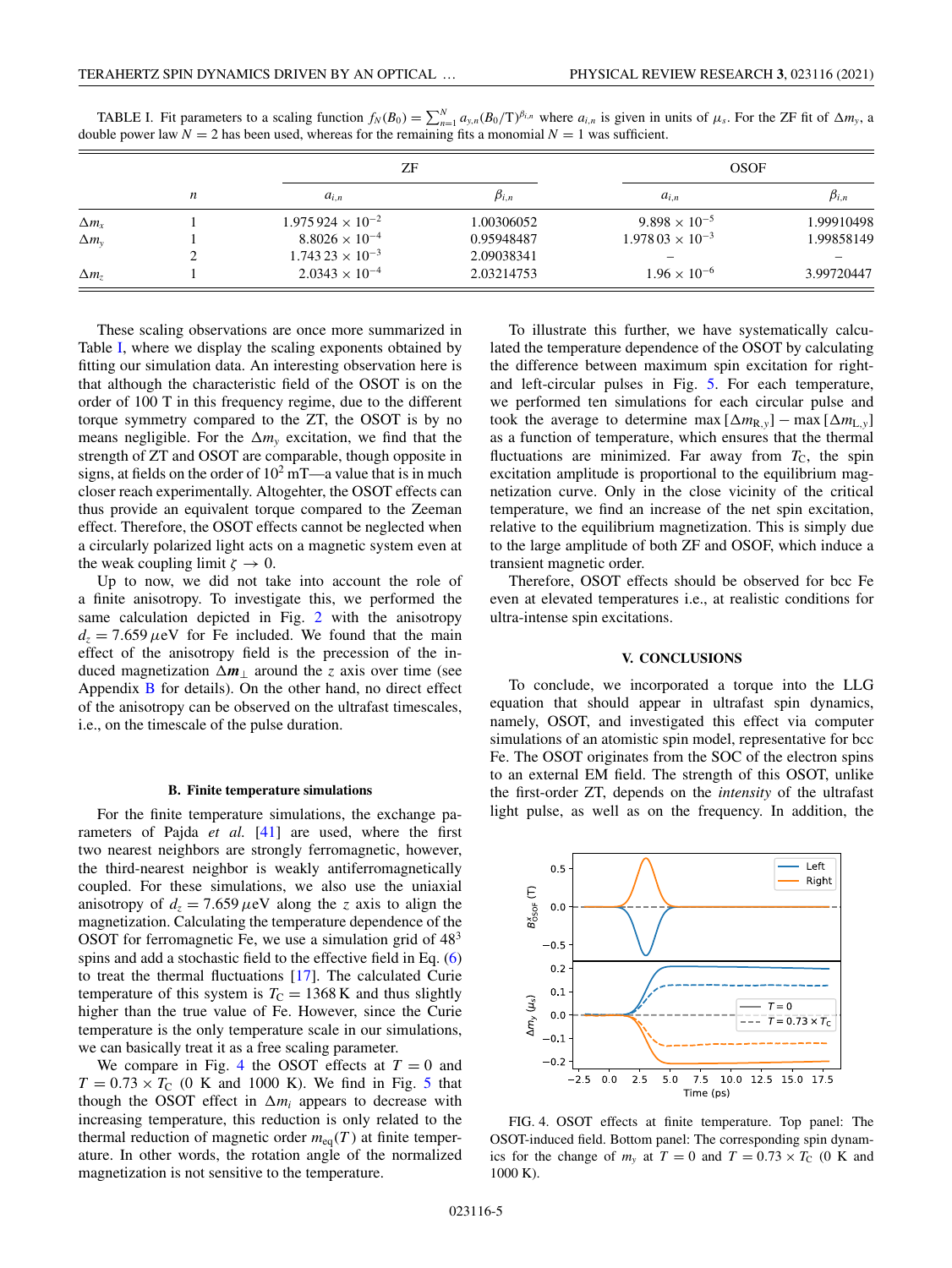<span id="page-5-0"></span>

FIG. 5. Temperature dependence of OSOT, by the difference between the maximum changes of *my* due to right and left polarized light pulses at maximum Zeeman field amplitude of 10 T. For comparison, the right axis shows the equilibrium magnetization.

OSOT depends on the ellipticity of the pulse and it provides maximum torque for circularly polarized light pulses. Throughout the simulations presented here, we considered the weak coupling limit  $\zeta \to 0$ . However, the coupling depends on the electronic configurations of the system and could potentially further increase the strength of the OSOT. Although the OSOT is a higher order contribution in the external field, we found that the ZT and the OSOT provide quantitatively equivalent torques on the spins for circularly polarized laser pulses in the magnetization component perpendicular to the *k* vector and equilibrium magnetization  $m_0$ . The effect of the OSOT resembles an already known effect, namely, the IFE and it can be considered as a relativistic contribution to the IFE. The temperature-dependence study of OSOT shows that the OSOT effect is present at elevated temperatures, even up to the Curie temperature.

#### **ACKNOWLEDGMENTS**

We thank László Szunyogh for valuable discussions and acknowledge financial support from the Alexander von Humboldt-Stiftung, Zukunftskolleg at Universität Konstanz via Grant No. P82963319 and the Deutsche Forschungsgemeinschaft (DFG) via Project No. NO 290/5-1.

## **APPENDIX A: DERIVATION OF OPTICAL SPIN-ORBIT TORQUE**

Following Eq. [\(4\)](#page-1-0), the induced field can be written as

$$
\boldsymbol{B}_{\text{OSOT}} = -\frac{e^2 \hbar (1+\zeta)}{4m^2 c^2 \mu_s} (\boldsymbol{E}_{\text{ext}} \times \boldsymbol{A}). \tag{A1}
$$



FIG. 6. The dynamical effects of ZT and OSOT have been calculated for Fe including the uniaxial anisotropy at an applied field of 10 T. The calculations have been performed accounting (a) *only* Zeeman effect, (b) *only* OSOT effect and (c) both Zeeman and OSOT effects. In all plots, the first row represents the induced spin-orbit field which has only *x* component, and rows two and three show the applied ZF which has *y* and *z* components. The other three rows show the change in magnetization along *x*, *y*, and *z* components, respectively. The orange and blue colors represent the action of right- and left-circular pulses.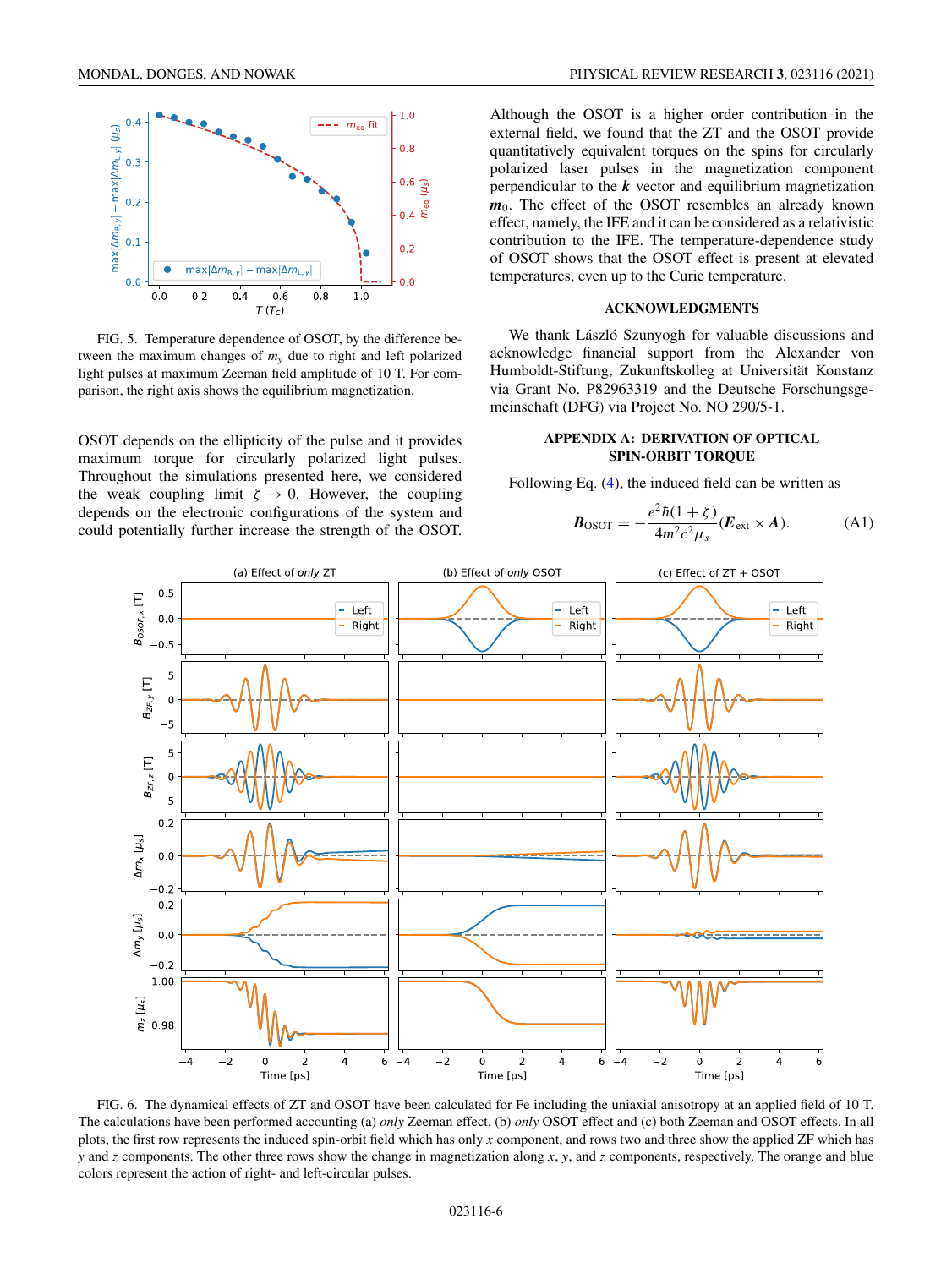<span id="page-6-0"></span>We use the time-dependent field as  $E_{ext} = \mathcal{R}(E_0 e^{i(k \cdot r - \omega t)})$ and the amplitude as the elliptically polarized light  $E_0 =$  $\frac{E_0}{\sqrt{2}}(\hat{\mathbf{y}} + e^{i\eta}\hat{\mathbf{z}})$ , with  $\eta$  as the ellipticity of the light. Therefore, the electric field can be written as (when only the timedependent part is taken)  $E_{ext} = \frac{\partial A}{\partial t} \Rightarrow A = -\int E_{ext} dt$  that can be calculated as follows:

$$
A = -\mathcal{R}\bigg[E_0 \int e^{-i\omega t} dt\bigg] = -\mathcal{R}\bigg[i\frac{E_0 e^{-i\omega t}}{\omega}\bigg].\tag{A2}
$$

Therefore, the induced field can be taken from Eq.  $(A1)$  as

$$
\mathbf{B}_{\text{OSOT}} = \frac{e^2 \hbar (1 + \zeta)}{4m^2 c^2 \mu_s \omega} \mathcal{R}[i(\mathbf{E}_0 \times \mathbf{E}_0^{\star})]
$$
  
= 
$$
\frac{e^2 \hbar (1 + \zeta)}{4m^2 c^2 \mu_s \omega} E_0^2 \sin \eta \hat{\mathbf{x}}
$$
  
= 
$$
\frac{e^2 \hbar (1 + \zeta)}{4m^2 \mu_s \omega} B_0^2 \sin \eta \hat{\mathbf{x}}
$$
 (A3)

In the last step of the calculation, we used the relation  $E_0 =$  $cB_0$ . In our simulations, we apply time-dependent Zeeman

- [1] A. V. Kimel, A. Kirilyuk, and Th. Rasing, Femtosecond optomagnetism: Ultrafast laser manipulation of magnetic materials, [Laser Photonics Rev.](https://doi.org/10.1002/lpor.200710022) **1**, 275 (2007).
- [2] C. D. Stanciu, F. Hansteen, A. V. Kimel, A. Kirilyuk, A. Tsukamoto, A. Itoh, and Th. Rasing, All-Optical Magnetic [Recording with Circularly Polarized Light,](https://doi.org/10.1103/PhysRevLett.99.047601) Phys. Rev. Lett. **99**, 047601 (2007).
- [3] A. V. Kimel, A. Kirilyuk, P. A. Usachev, R. V. Pisarev, A. M. Balbashov, and Th. Rasing, Ultrafast non-thermal control of [magnetization by instantaneous photomagnetic pulses,](https://doi.org/10.1038/nature03564) Nature (London) **435**, 655 (2005).
- [4] R. John, M. Berritta, D. Hinzke, C. Müller, T. Santos, H. Ulrichs, P. Nieves, J. Walowski, R. Mondal, O. Chubykalo-Fesenko, J. McCord, P. M. Oppeneer, U. Nowak, and M. Münzenberg, Magnetisation switching of FePt nanoparticle [recording medium by femtosecond laser pulses,](https://doi.org/10.1038/s41598-017-04167-w) Sci. Rep. **7**, 4114 (2017).
- [5] S. Mangin, M. Gottwald, C-H. Lambert, D. Steil, V. Uhlíř, L. Pang, M. Hehn, S. Alebrand, M. Cinchetti, G. Malinowski, Y. Fainman, M. Aeschlimann, and E. E. Fullerton, Engineered materials for all-optical helicity-dependent magnetic switching, Nat. Mater. **13**[, 286 \(2014\).](https://doi.org/10.1038/nmat3864)
- [6] C-H. Lambert, S. Mangin, B. S. D. Ch. S. Varaprasad, Y. K. Takahashi, M. Hehn, M. Cinchetti, G. Malinowski, K. Hono, Y. Fainman, M. Aeschlimann, and E. E. Fullerton, All-optical [control of ferromagnetic thin films and nanostructures,](https://doi.org/10.1126/science.1253493) Science **345**, 1403 (2014).
- [7] M. Shalaby, A. Donges, K. Carva, R. Allenspach, P. M. Oppeneer, U. Nowak, and C. P. Hauri, Coherent and incoherent ultrafast magnetization dynamics in 3*d* ferromagnets driven by extreme terahertz fields, Phys. Rev. B **98**[, 014405 \(2018\).](https://doi.org/10.1103/PhysRevB.98.014405)
- [8] T. Kampfrath, A. Sell, G. Klatt, A. Pashkin, S. Mährlein, T. Dekorsy, M. Wolf, M. Fiebig, A. Leitenstorfer, and R. Huber, Coherent terahertz control of antiferromagnetic spin waves, [Nat. Photonics](https://doi.org/10.1038/nphoton.2010.259) **5**, 31 (2011).

### **APPENDIX B: EFFECT OF ANISOTROPY**

Here, we compute the influence of uniaxial magnetic anisotropy on the spin dynamics induced by the ZT and OSOT. Figure [6](#page-5-0) shows the magnetization dynamics, taking into account the uniaxial anisotropy for bcc Fe. The main effect of anisotropy can be noticed by comparing with the zero-anisotropy simulations in Fig. [2.](#page-3-0) A small increase in  $\Delta m_x$ is observed in the case of only ZF or OSOF after the pulse has passed. This is due to the slow precession of the induced  $\Delta m$ <sub>y</sub> component which starts to precess around the anisotropy field along the  $\hat{z}$  axis. In the case of the superposition of ZF and OSOF, the excitation of  $\Delta m_v$  is mostly compensated and therefore no  $\Delta m_x$  emerges either. Additionally, we mention that the anisotropy energies do not affect the  $\Delta m_v$  and  $\Delta m_z$ on the ultrafast timescale and the net excitation remains the same irrespective of the anisotropy—at least for the typically weak magnetic anisotropies of the 3*d* ferromagnets.

- [9] T. Kampfrath, K. Tanaka, and K. A. Nelson, Resonant and nonresonant control over matter and light by intense terahertz transients, [Nat. Photonics](https://doi.org/10.1038/nphoton.2013.184) **7**, 680 (2013).
- [10] S. Wienholdt, D. Hinzke, and U. Nowak, THz Switching of An[tiferromagnets and Ferrimagnets,](https://doi.org/10.1103/PhysRevLett.108.247207) Phys. Rev. Lett. **108**, 247207 (2012).
- [11] N. Tesarová, P. Nemec, E. Rozkotová, J. Zemen, T. Janda, D. Butkovicová, F. Trojánek, K. Olejnik, V. Novák, P. Maly, and T. Jungwirth, Experimental observation of the optical spin-orbit torque, [Nat. Photonics](https://doi.org/10.1038/nphoton.2013.76) **7**, 492 (2013).
- [12] G.-M. Choi, J. H. Oh, D.-K. Lee, S.-W. Lee, K. W. Kim, M. Lim, B.-C. Min, K.-J. Lee, and H.-W. Lee, Optical spin[orbit torque in heavy metal-ferromagnet heterostructures,](https://doi.org/10.1038/s41467-020-15247-3) Nat. Commun. **11**, 1482 (2020).
- [13] L. D. Landau and E. M. Lifshitz, On the theory of the dispersion of magnetic permeability in ferromagnetic bodies, Phys. Z. Sowjetunion **8**, 153 (1935) [\[Ukr. J. Phys.](http://archive.ujp.bitp.kiev.ua/files/journals/53/si/53SI06p.pdf) **53**, 14 (2008)].
- [14] T. L. Gilbert, A phenomenological theory of damping in ferromagnetic materials, [IEEE Trans. Magn.](https://doi.org/10.1109/TMAG.2004.836740) **40**, 3443 (2004).
- [15] H. Kronmüller and M. Fähnle, *Micromagnetism and the microstructure of ferromagnetic solids* (Cambridge University Press, Cambridge, 2003).
- [16] N. Kazantseva, U. Nowak, R. W. Chantrell, J. Hohlfeld, and A. Rebei, Slow recovery of the magnetisation after a subpicosecond heat pulse, [Europhys. Lett.](https://doi.org/10.1209/0295-5075/81/27004) **81**, 27004 (2007).
- [17] U. Nowak, *Handbook of Magnetism and Advanced Magnetic Materials* (Wiley, New York, 2007).
- [18] R. F. L. Evans, W. J. Fan, P. Chureemart, T. A. Ostler, M. O. A. Ellis, and R. W. Chantrell, Atomistic spin model simulations of magnetic nanomaterials, [J. Phys.: Condens. Matter](https://doi.org/10.1088/0953-8984/26/10/103202) **26**, 103202 (2014).
- [19] S. Wienholdt, D. Hinzke, K. Carva, P. M. Oppeneer, and U. Nowak, Orbital-resolved spin model for thermal magnetization [switching in rare-earth-based ferrimagnets,](https://doi.org/10.1103/PhysRevB.88.020406) Phys. Rev. B **88**, 020406 (2013).